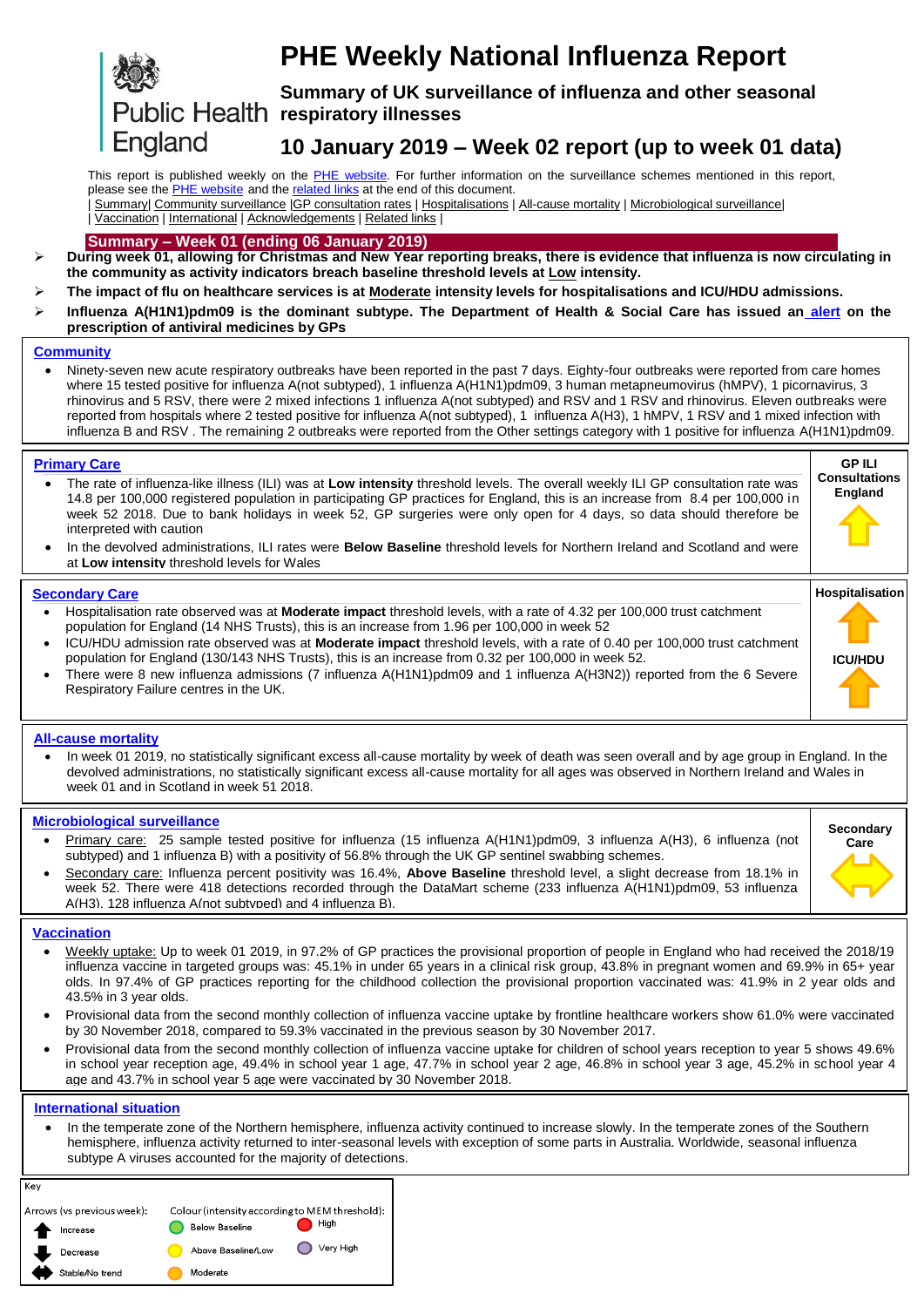# <span id="page-1-0"></span>**Ninety-seven new acute respiratory outbreaks were reported in the past 7 days.**

### Acute respiratory disease outbreaks

- Ninety-seven new acute respiratory outbreaks have been reported in the past 7 days. Eighty-four outbreaks were reported from care homes where 15 tested positive for influenza A(not subtyped), 1 influenza A(H1N1)pdm09, 3 human metapneumovirus (hMPV), 1 picornavirus, 3 rhinovirus and 5 RSV, there were 2 mixed infections 1 influenza A(not subtyped) and RSV and 1 RSV and rhinovirus. Eleven outbreaks were reported from hospitals where 2 tested positive for influenza A(not subtyped), 1 influenza A(H3), 1 hMPV, 1 RSV and 1 mixed infection with influenza B and RSV. The remaining 2 outbreaks were reported from the Other settings category with 1 positive for influenza A(H1N1)pdm09.

-Outbreaks should be recorded on HPZone and reported to the local Health Protection Teams and [respscidsc@phe.gov.uk](mailto:respscidsc@phe.gov.uk)

 Medical Officers of Schools Association (MOSA) & PHE surveillance scheme

- Boarding schools in England within the MOSA network are recruited each season to report various respiratory related illnesses including influenza like illnesses (ILI). For the 2018/19 season, 21 MOSA schools have agreed to participate in the scheme, including a total of 6,530 boarders.

- The overall rate (all boarders) for week 50 was 0.2 per 1,000 boarders compared to 0.9 per 1,000 boarders in the previous week.

-Since week 40, there have been 5 outbreaks reported with 15 ILI cases identified. Of the 5 outbreaks, 1 outbreak has tested positive for influenza B.

- If you are a MOSA school and would like to participate in this scheme, please email [mosa@phe.gov.uk](mailto:mosa@phe.gov.uk) for more information.

# **FluSurvey**

- Internet-based surveillance of influenza-like illness in the general population is undertaken through the FluSurvey. A project run by PHE to monitor ILI activity in the community.

- The overall ILI rate (all age groups) for week 01 2019 was 30.6 per 1,000 (75/2,453 people reported at least 1 ILI) (Figure 3) compared to 45.5 per 1,000 in the previous week, with the highest rate seen in the <20 year olds (40.0 per 1,000).

- If you would like to become a participant of the FluSurvey project please do so by visiting the <https://flusurvey.net/en/accounts/register/> website for more information.





### $\Omega$  $\overline{=}$  50 100 150  $200$  $250$ 300 350 400 44 46 48 50 52 2 4 6 8 10 12 14 16 18 20 **ILI incidence per 1,000 Week**   $& 20$  $-20 - 44$  $-45+$ Overall ILI incidence rate **Figure 3: Overall ILI incidence and by age group, UK**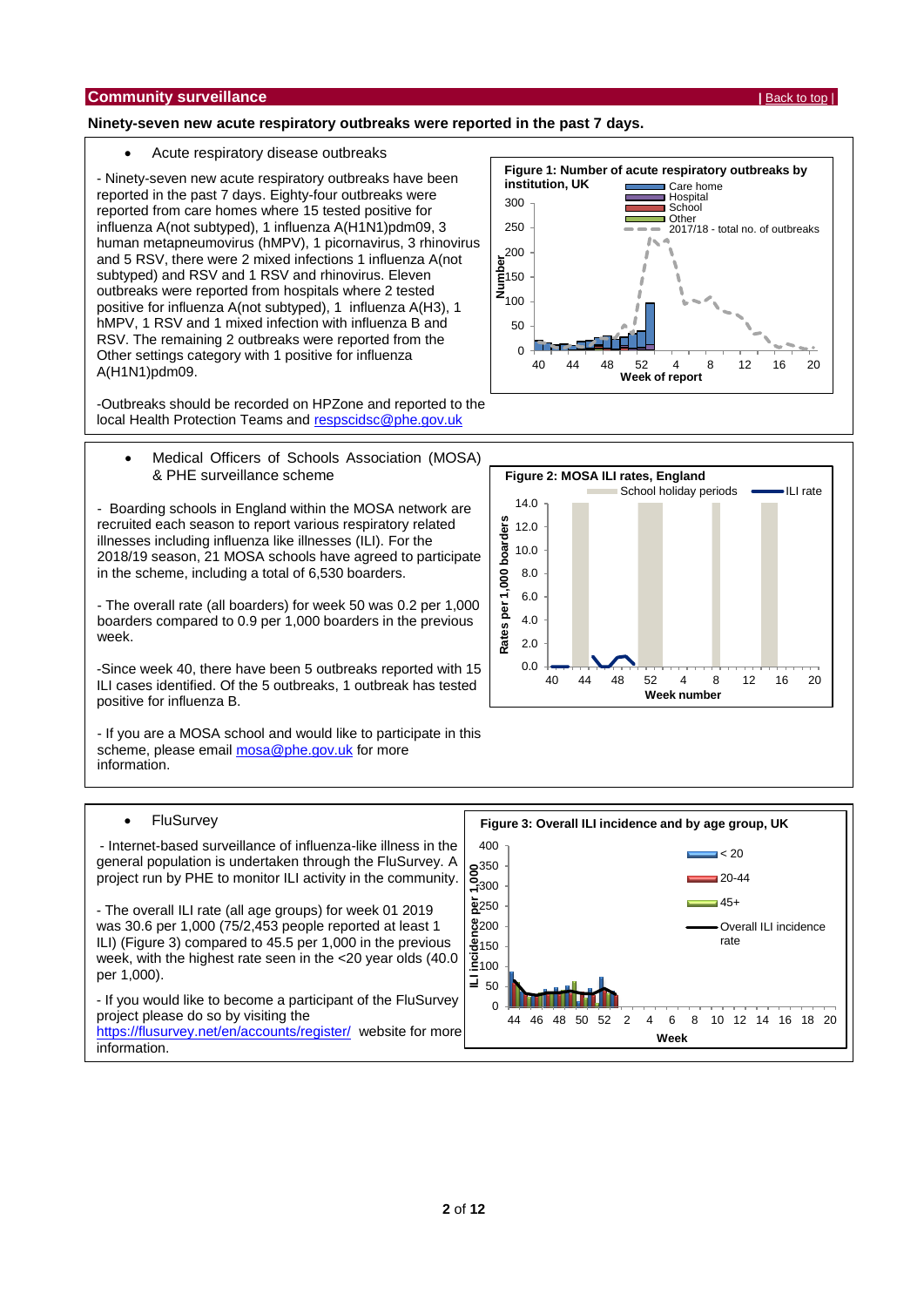# <span id="page-2-0"></span>**Weekly consultation rates in national sentinel schemes <b>by the set of the set of the set of the set of the set of the set of the set of the set of the set of the set of the set of the set of the set of the set of the set**

# **In week 01, the overall weekly influenza-like illness (ILI) GP consultation rate increased above baseline threshold in England. In the devolved administrations, ILI rates increased with Wales above baseline threshold.**

GP ILI consultations in the UK

# RCGP (England)

- The weekly ILI consultation rate through the RCGP surveillance was at 14.8 per 100,000 registered population in participating GP practices in week 01 2019, this is an increase from 8.4 per 100,000 in week 52 2018. This is above the baseline threshold (13.1 per 100,000) (Figure 4\*). By age group, the highest rates were seen in 45-64 year olds (21.7 per 100,000) and 15-44 year olds (16.1 per 100,000).

-Due to bank holidays in week 01 (ending 06 January 2019), GP surgeries were only open for 4 days – data should therefore be interpreted with caution.

*\*The Moving Epidemic Method (MEM) has been adopted by the European Centre for Disease Prevention and Control to calculate thresholds for GP ILI consultations for the start of influenza activity (based on 10 seasons excluding 2009/10) in a standardised approach across Europe. For MEM intensity threshold values, please visit: [https://www.gov.uk/guidance/sources-of-uk-flu-data-influenza-](https://www.gov.uk/guidance/sources-of-uk-flu-data-influenza-surveillance-in-the-uk#clinical-surveillance-through-primary-care)*

*[surveillance-in-the-uk#clinical-surveillance-through-primary-care](https://www.gov.uk/guidance/sources-of-uk-flu-data-influenza-surveillance-in-the-uk#clinical-surveillance-through-primary-care)*



# UK

- In week 01, overall weekly ILI consultation rates across the countries of the UK have increased and were above their respective baseline thresholds for England and Wales (Table 1) at low activity levels.

- By age group, the highest rates were seen in the 45-64 year olds in Scotland and Northern Ireland (25.3 per 100,000 and 19.5 per 100,000 respectively) and in the 15-44 year olds in Wales (20.7per 100,000).

# **Table 1: GP ILI consultations in the UK for all ages with MEM thresholds applied\***

| <b>GPILI</b><br>consultation | Week number |               |     |                  |     |     |     |     |     |     |     |      |     |                   |  |   |
|------------------------------|-------------|---------------|-----|------------------|-----|-----|-----|-----|-----|-----|-----|------|-----|-------------------|--|---|
| rates (all ages)             | 40          | 41            | 42  | 43               | 44  | 45  | 46  | 47  | 48  | 49  | 50  | 51   | 52  |                   |  | 4 |
| <b>England (RCGP)</b>        | 4.2         | 3.9           | 4.5 | 3.6              | 3.6 | 5.3 | 5.2 | 6.4 | 6.2 | 7.6 | 8.1 | 9.4  | 8.4 | 14.8              |  |   |
| <b>Wales</b>                 | 7.0         | 3.6           | 4.2 | 6.6              | 6.3 | 6.4 | 4.5 | 4.7 | 6.5 | 3.2 | 4.5 | 9.0  | 9.5 | 14.7              |  |   |
| Scotland                     | 7.1         | b             | 3.6 | 4.5              | 2.9 | - 3 | 4.2 | 5.2 | 5.9 | 4.1 | 6.8 | 10.5 |     | 17.0              |  |   |
| Northern Ireland             | 3.8         | $3.5^{\circ}$ | 3.8 | 3.6 <sup>1</sup> | 3.8 | 5(  | 6.3 | 4.5 | 5.6 | 6.0 | 8.4 | 8.9  | 9.0 | 13.5 <sub>1</sub> |  |   |

*\*The Moving Epidemic Method (MEM) has been adopted by the European Centre for Disease Prevention and Control to calculate thresholds for GP ILI consultations for the start of influenza activity (based on 10 seasons excluding 2009/10), in a standardised approach across Europe. For*  MEM threshold values for each country, please visit: [https://www.gov.uk/guidance/sources-of-uk-flu-data-influenza-surveillance-in-the](https://www.gov.uk/guidance/sources-of-uk-flu-data-influenza-surveillance-in-the-uk#clinical-surveillance-through-primary-care)*[uk#clinical-surveillance-through-primary-care](https://www.gov.uk/guidance/sources-of-uk-flu-data-influenza-surveillance-in-the-uk#clinical-surveillance-through-primary-care)*

# GP In Hours Syndromic Surveillance System (England)

-The weekly ILI consultation rate through the GP In Hours Syndromic Surveillance system is at 13.8 per 100,000 in week 01 2019 (Figure 5).

- During week 01, there was an increase in respiratory conditions including influenza–like illness (ILI) seen in GPOOH, ED attendances and GPIH. GPIH also saw an increase in asthma consultations, which remain above expected levels. ED attendances for other respiratory indicators decreased slightly. There were further small increases in NHS 111 calls for cold/flu in line with seasonal expected levels.

- Figure 5 represents a map of GP ILI consultation rates in week 52 across England by PHE centres, with influenza-like illness surveillance MEM thresholds applied.

*ILI consultation rates presented for each utLA on the map should be interpreted in context of regional and national ILI activity; as MEM thresholds are calculated (based on previous influenza seasons from 2012/13 onwards) separately for each of the nine PHE centres and utLA rates are then compared to Centre-level thresholds only, therefore utLAs with higher background rates than the Centre may appear to have higher ILI activity.* 

-For further information, please see the syndromic surveillance [webpage.](https://www.gov.uk/government/publications/gp-in-hours-weekly-bulletins-for-2019)

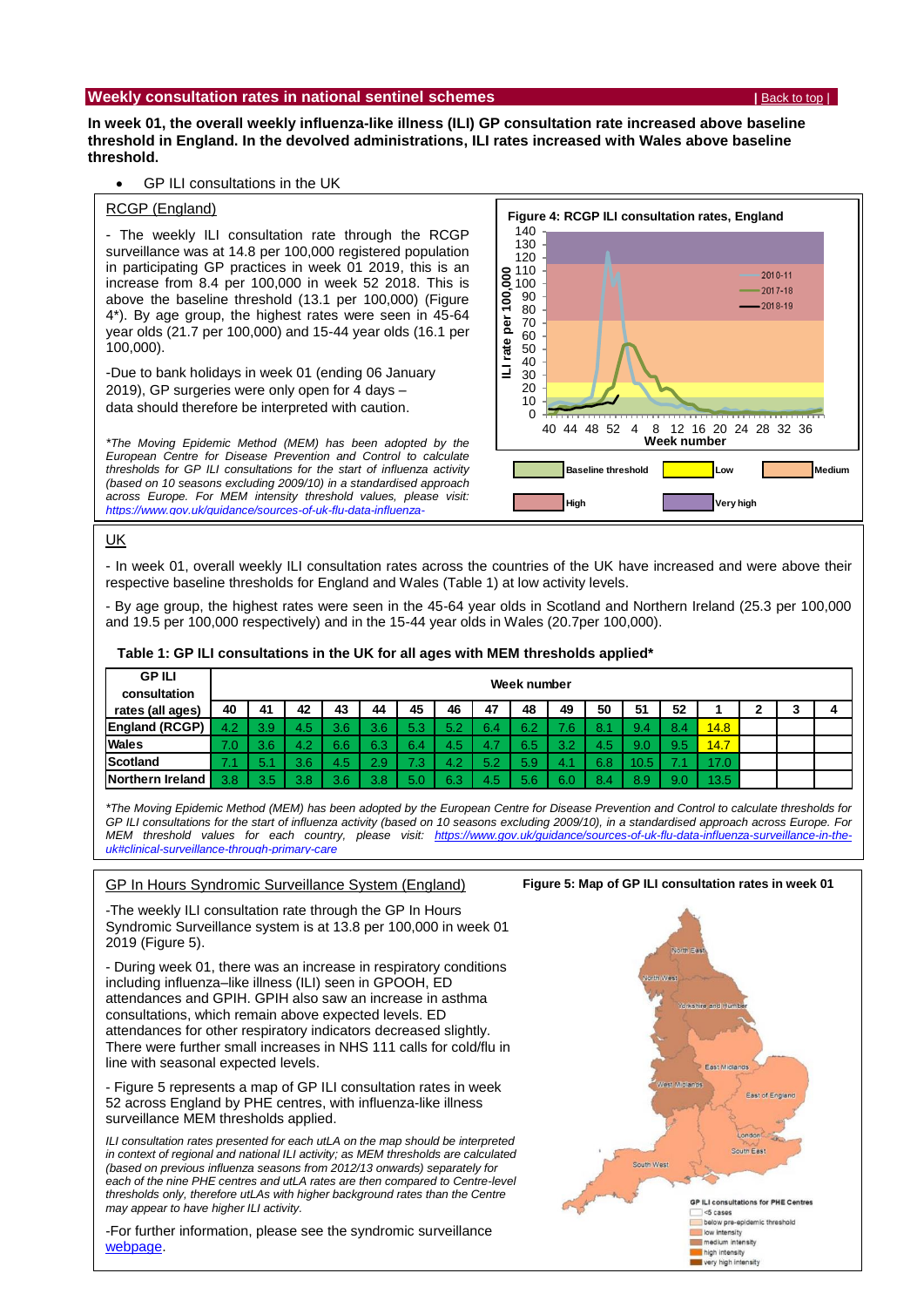# <span id="page-3-0"></span>**Influenza confirmed hospitalisations (provisional) <b>Alternative Confirmed Hospitalisations** ([Back to top](#page-0-1) | Back to top |

**In week 01 2019, there were 282 hospitalised confirmed influenza cases (149 influenza A(H1N1)pdm09, 20 influenza A(H3N2), 111 influenza A(unknown subtype)and 2 influenza B) reported through the USISS sentinel hospital network across England (14 NHS Trusts). In week 01, there were 205 new admissions to ICU/HDU with confirmed influenza (53 influenza A(H1N1)pdm09, 7 influenza A(H3N2), 143 influenza A(unknown subtype) and 2 influenza B) reported through the USISS mandatory ICU/HDU surveillance scheme across the UK (130/143 NHS Trusts in England).**

USISS sentinel weekly hospitalised confirmed influenza cases, England (week 01)

- In week 01 2018, there were 282 hospitalised laboratory confirmed influenza cases (149 influenza A(H1N1)pdm09, 20 influenza A(H3N2), 111 influenza A(unknown subtype)and 2 influenza B) reported from 14 NHS Trusts across England through the USISS sentinel hospital network, with a rate of 4.32 per 100,000 trust catchment population compared to 1.96 per 100,000 in the previous week (Figures 6 and 7). This is above the baseline impact threshold of 1.96 per 100,000 within the moderate impact range.

- A total of 791 hospitalised confirmed influenza admissions (405 influenza A(H1N1)pdm09, 60 influenza A(H3N2), 305 influenza A(unknown subtype) and 21 influenza B) and have been reported in the UK since week 40 2018 via the sentinel scheme.



*\*The Moving Epidemic Method (MEM) has been adopted by the European Centre for Disease Prevention and Control to calculate thresholds for ICU/HDU*  admission rates for the start of influenza activity (based on 6 seasons) in a standardised approach across Europe. For MEM threshold values, please visit:<br>https://www.gov.uk/quidance/sources-of-uk-flu-data-influenza-survei *<https://www.gov.uk/guidance/sources-of-uk-flu-data-influenza-surveillance-in-the-uk#disease-severity-and-mortality-data>*

 Number of new admissions and fatal confirmed influenza cases in ICU/HDU (USISS mandatory ICU scheme), UK (week01)

- In week 01 2019, there were 205 new admissions to ICU/HDU with confirmed influenza (53 influenza A(H1N1)pdm09, 7 influenza A(H3N2), 143 influenza A(unknown subtype) and 2 influenza B) reported across the UK (130/143 Trusts in England) through the USISS mandatory ICU scheme. The rate for England (n=190) was 0.40 per 100,000 trust catchment population compared to 0.32 per 100,000 in the previous week (Figures 8 and 9), above the baseline threshold of 0.09 per 100,000 within the moderate impact range. Ten influenza laboratory-confirmed deaths were reported to have occurred in ICU in week 01 in the UK.

- A total of 666 new ICU/HDU admissions (252 influenza A(H1N1)pdm09, 23 influenza A(H3N2), 376 influenza A(unknown subtype) and 15 influenza B) and 41 confirmed deaths have been reported in the UK since week 40 2018.



*<https://www.gov.uk/guidance/sources-of-uk-flu-data-influenza-surveillance-in-the-uk#disease-severity-and-mortality-data>*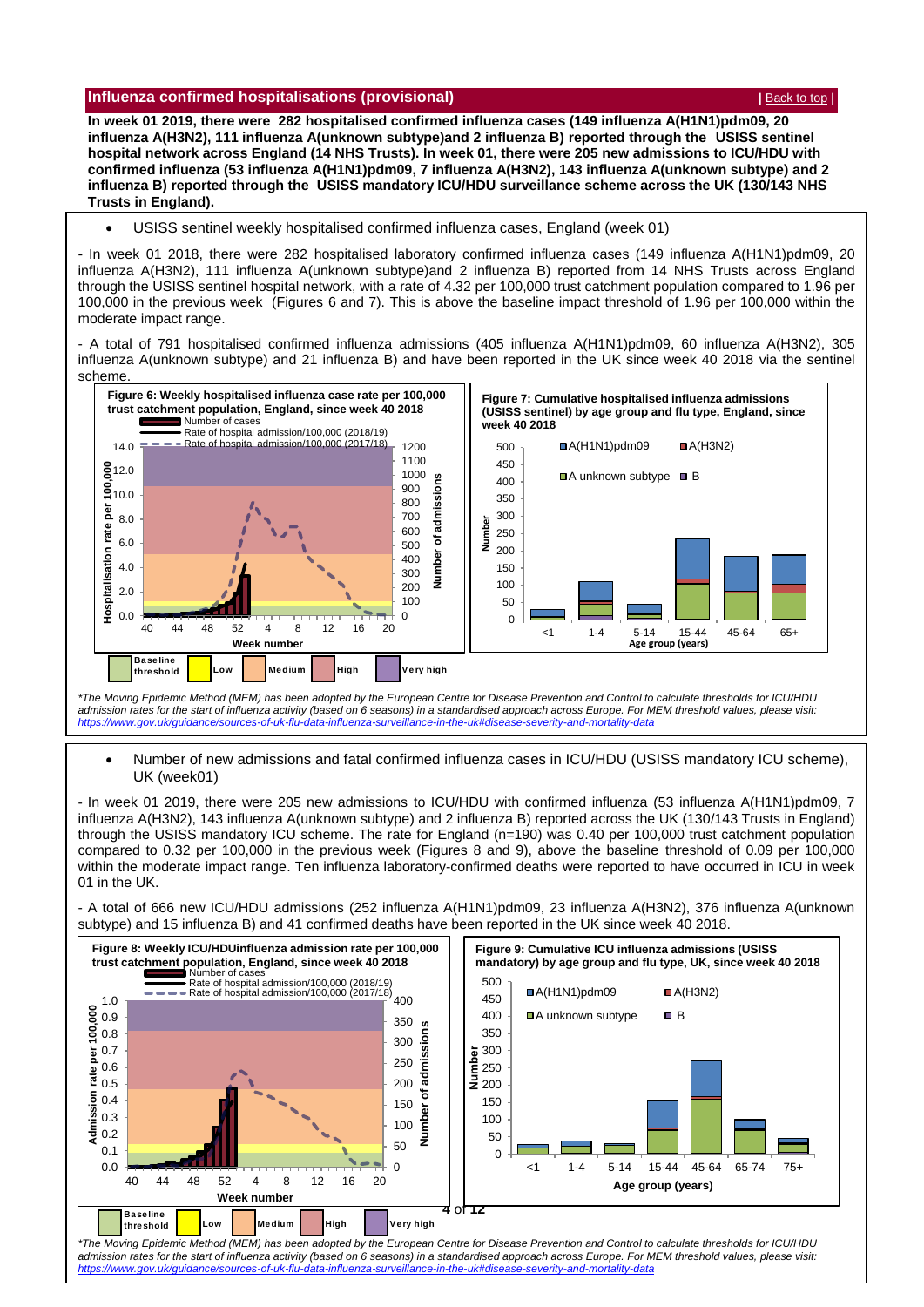USISS Severe Respiratory Failure Centre confirmed influenza admissions, UK (week 01)

<span id="page-4-0"></span>- In week 01, there were 8 new admissions for laboratory confirmed influenza (7 influenza A(H1N1)pdm09 and 1 influenza A(H3N2)) among the 6 Severe Respiratory Failure (SRF) centres in the UK.

- Since week 40 there has been 18 confirmed influenza admissions (16 influenza A(H1N1)pdm09 and 2 influenza A(H3N2)) to ECMO centres

# **All-cause mortality data** *<b>All-cause mortality data [Back to top](#page-0-1) | <b>Back to top | Back to top | Back to top | Back to top | Back to top | Back to top | Back to top | Back to top | Back to top | Back*

**In week 01 2019, no statistically significant excess all-cause mortality by week of death was observed overall and by age group in England, through the EuroMOMO algorithm. In the devolved administrations, no statistically significant excess all-cause mortality for all ages was observed in Wales and Northern Ireland in week 01 2019 and in Scotland in week 51 2018.**

All-cause death registrations, England and Wales

- In week 51 2018, an estimated 11,116 all-cause deaths were registered in England and Wales (source: [Office for National](http://www.ons.gov.uk/peoplepopulationandcommunity/birthsdeathsandmarriages/deaths/datasets/weeklyprovisionalfiguresondeathsregisteredinenglandandwales)  [Statistics\)](http://www.ons.gov.uk/peoplepopulationandcommunity/birthsdeathsandmarriages/deaths/datasets/weeklyprovisionalfiguresondeathsregisteredinenglandandwales). This is an increase compared to the 10,550 estimated death registrations in week 50 2018.

Excess all-cause mortality by age group, England, Wales, Scotland and Northern Ireland

- In week 01 2019 in England, no statistically significant excess mortality by week of death above the upper 2 z-score threshold was seen overall, by age group and sub-nationally (all ages), after correcting ONS disaggregate data for reporting delay with the standardise[d EuroMOMO](http://www.euromomo.eu/) algorithm. This data is provisional due to the time delay in registration; numbers may vary from week to week.

- In the devolved administrations, no statistically significant excess allcause mortality for all ages was observed in Wales, and Northern Ireland in week 01 2019, and in Scotland in week 51 2018 (Table 2).

# **Table 2: Excess mortality by UK country, for all ages\***

| Country          | Excess detected in week 01<br>2019? | Weeks with<br>excess in 2018/19 |
|------------------|-------------------------------------|---------------------------------|
| England          | ×                                   | NA                              |
| Wales            | ×                                   | NA.                             |
| Northern Ireland | ×                                   | <b>NA</b>                       |
| Country          | Excess detected in week 51<br>2018? | Weeks with<br>excess in 2018/19 |
| Scotland         | ×                                   | ΝA                              |

*\* Excess mortality is calculated as the observed minus the expected number of deaths in weeks above threshold* 

*\* NA refers to data not available for this week*

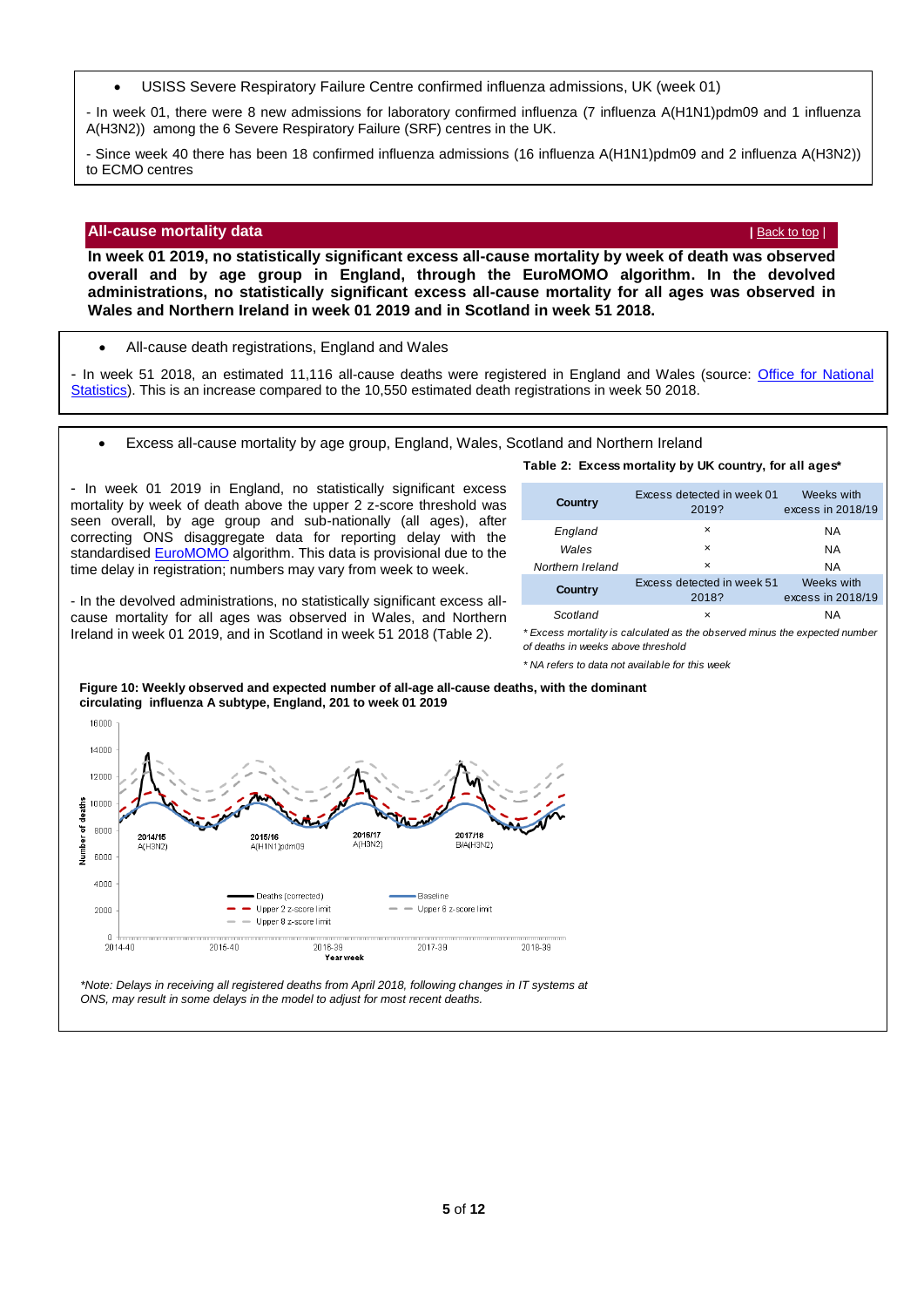# <span id="page-5-0"></span>**Microbiological surveillance |** [Back to top](#page-0-1) |

**In week 01 2019, 25 samples tested positive for influenza (15 influenza A(H1N1)pdm09, 3 influenza A(H3), 6 influenza A(not subtyped) and 1 influenza B) with a positivity of 56.8% through the UK GP sentinel schemes. 414 positive detections were recorded through the DataMart scheme (233 influenza A(H1N1)pdm09, 53 influenza A(H3), 128 influenza A(not subtyped) and 4 influenza B) with a positivity of 18.1%, this is above the baseline threshold of 9.2%.**

 Sentinel swabbing schemes in England (RCGP) and the Devolved Administrations

- In week 01 2019, 25 samples tested positive for influenza (15 influenza A(H1N1)pdm09, 3 influenza A(H3), 6 influenza A(not subtyped) and 1 influenza B) with an overall positivity of 56.8% compared to 28.4% in week 52 2018 through the UK GP sentinel swabbing schemes (Figure 11).

Since week 40, a total of 107 samples (77 influenza A(H1N1)pdm09, 14 influenza A(H3), 11 influenza A(unknown subtype) and 5 influenza B) tested positive for influenza through this scheme.



NB. Positivity (%) omitted when fewer than 10 specimens were tested

# Respiratory DataMart System (England)

- In week 01 2019, out of the 2,554 respiratory specimens reported through the Respiratory DataMart System, 418 samples (16.4%) were positive for influenza (233 influenza A(H1N1)pdm09, 53 influenza A(H3), 128 influenza A(not subtyped) and 4 influenza B) (Figure 12), which is above the MEM baseline threshold for this season of 9.2%. The highest positivity for influenza by age group was seen in the 15-44 year olds at 23.4% in week 01(Figure 13). The overall positivity for RSV continued to decrease from 9.4% in week 52 to 8.0% week 01 2019 (Figure 14). Although the main affected population is in children <5 years the positivity continued to decrease in this group from 22.3% in week 52 to 21.6% in week 01 2019.

Rhinovirus positivity remained similar to the previous week at 11.6% in week 01 2019. Human metapneumovirus (hMPV) positivity continued its slow increasing trend from 4.0% in week 52 to 4.3% in week 01 2019. Adenovirus and parainfluenza positivities remained low at 2.0% and 2.2% respectively (Figure 14).







*\*The Moving Epidemic Method has been adopted by the European Centre for Disease Prevention and Control to calculate thresholds for GP ILI consultations for the*  start of influenza activity in a standardised approach across Europe. The threshold to indicate a likelihood of influenza community circulation for Datamart % positive *as calculated through the Moving Epidemic Method is 9.2% in 2018/19.*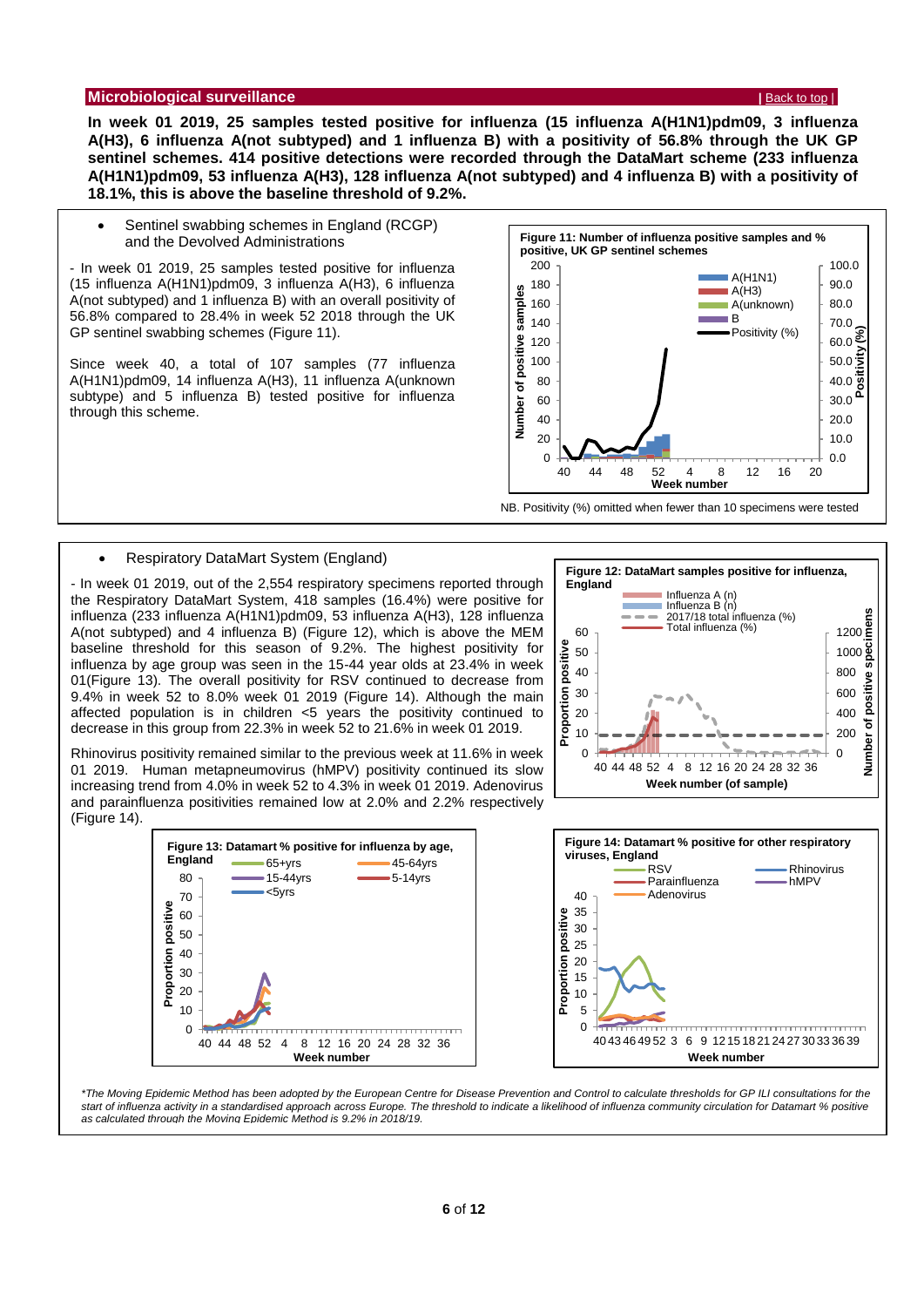# Virus characterisation

PHE characterises the properties of influenza viruses through one or more tests, including [genome sequencing](http://www.cdc.gov/flu/professionals/laboratory/genetic-characterization.htm) (genetic analysis) and [haemagglutination inhibition \(HI\)](http://www.cdc.gov/flu/professionals/laboratory/antigenic.htm) assays (antigenic analysis). These data are used to compare how similar the currently circulating influenza viruses are to the strains included in seasonal influenza vaccines, and to monitor for changes in circulating influenza viruses. The interpretation of genetic and antigenic data sources is complex due to a number of factors, for example, not all viruses can be cultivated in sufficient quantity for antigenic characterisation, so that viruses with sequence information may not be able to be antigenically characterised as well. Occasionally, this can lead to a biased view of the properties of circulating viruses, as the viruses which can be recovered and analysed antigenically, may not be fully representative of majority variants, and genetic characterisation data does not always predict the antigenic characterisation.

Genetic characterisation by the PHE Respiratory Virus Unit of 64 influenza A(H1N1)pdm09 viruses detected since week 40, shows that they all belong in the genetic subgroup 6B.1, which was the predominant genetic subgroup in the 2017/18 season. Sixty-six A(H1N1)pdm09 viruses have been antigenically characterised and are similar to the A/Michigan/45/2015-like Northern Hemisphere 2018/19 (H1N1)pdm09 vaccine strain.

The PHE Respiratory Virus Unit has characterised 15 influenza A(H3N2) viruses detected since week 40.Genetic characterisation of these A(H3N2) viruses shows that they belong to genetic subclade 3C.2a1. The Northern Hemisphere 2018/19 influenza A(H3N2) vaccine strain belongs in genetic subclade 3C.2a1.

Of two influenza B viruses characterised to date, one influenza B virus has been characterised where sequencing of the haemagglutinin (HA) gene shows it belongs within genetic clade 1A of the B/Victoria lineage, in a subgroup characterised by deletion of two amino acids in the HA. The N. Hemisphere 2018/19 B/Victoria-lineage quadrivalent and trivalent vaccine component virus (a B/Colorado/06/2017-like virus), is a double deletion subgroup virus. The other influenza B virus has been characterised as antigenically similar to the B/Phuket/3073/2013 B/Yamagata lineage vaccine component in the N. Hemisphere 2018/19 quadrivalent vaccine.

| Virus                     | No. viruses characterised |              |                |       |  |  |
|---------------------------|---------------------------|--------------|----------------|-------|--|--|
|                           | Genetic and antigenic     | Genetic only | Antigenic only | Total |  |  |
| A(H1N1)pdm09              | 39                        | 25           |                | 91    |  |  |
| A(H3N2)                   |                           | 15           |                | 15    |  |  |
| B/Yamagata-lineage        |                           |              |                |       |  |  |
| <b>B/Victoria-lineage</b> |                           |              |                |       |  |  |

### **Table 3: Viruses characterised by PHE Reference Laboratory, 2018/19**

# Antiviral susceptibility

Influenza positive samples are screened for mutations in the virus neuraminidase gene known to confer oseltamivir and/or zanamivir resistance. Additionally, testing of influenza A(H1N1)pdm09, A(H3N2), and influenza B virus isolates for neuraminidase inhibitor susceptibility (oseltamivir and zanamivir) is performed at PHE-RVU using a functional assay. The data summarized below combine the results of both testing methods. The samples tested are routinely obtained for surveillance purposes, but diagnostic testing of patients suspected to be infected with neuraminidase inhibitor-resistant virus is also performed.

During the current 2018/19 season since week 40 2018, 68 influenza A(H1N1)pdm09 viruses have been tested for oseltamivir susceptibility and all but two were fully susceptible. The two resistant cases had H275Y mutations. 56 out of the 67 influenza A(H1N1)pdm09 virus have also been tested for zanamivir susceptibility and all were susceptible. 17 influenza A(H3N2) viruses have been tested for oseltamivir susceptibility and all were susceptible. 16 out of the 77 influenza A(H3N2) viruses have also been tested for zanamivir susceptibility and all were susceptible. One influenza B virus has been tested for susceptibility for both oseltamivir and zanamivir and it was susceptible to both agents.

# Antimicrobial susceptibility

-Table 4 shows in the 12 weeks up to 06 January 2019, the proportion of all lower respiratory tract isolates of *Streptococcus pneumoniae*, *Haemophilus influenza, Staphylococcus aureus,* MRSA and MSSA tested and susceptible to antibiotics. These organisms are the key causes of community acquired pneumonia (CAP) and the choice of antibiotics reflects the British Thoracic Society empirical guidelines for management of CAP in adults.

| Table 4: Antimicrobial susceptibility surveillance in lower respiratory tract isolates, 12<br>weeks up to 06 January 2019, E&W |                        |                      |                           |  |  |  |
|--------------------------------------------------------------------------------------------------------------------------------|------------------------|----------------------|---------------------------|--|--|--|
|                                                                                                                                |                        |                      |                           |  |  |  |
| Organism                                                                                                                       | <b>Antibiotic</b>      | Specimens tested (N) | Specimens susceptible (%) |  |  |  |
| S. pneumoniae                                                                                                                  | Penicillin             | 3682                 | 89                        |  |  |  |
|                                                                                                                                | Macrolides             | 4025                 | 83                        |  |  |  |
|                                                                                                                                | Tetracycline           | 3969                 | 85                        |  |  |  |
|                                                                                                                                | Amoxicillin/ampicillin | 13275                | 69                        |  |  |  |
| H. influenzae                                                                                                                  | Co-amoxiclav           | 14427                | 84                        |  |  |  |
|                                                                                                                                | Macrolides             | 3320                 | 3                         |  |  |  |
|                                                                                                                                | Tetracycline           | 14456                | 98                        |  |  |  |
| S. aureus                                                                                                                      | Methicillin            | 6457                 | 91                        |  |  |  |
|                                                                                                                                | Macrolides             | 7215                 | 66                        |  |  |  |
| <b>MRSA</b>                                                                                                                    | Clindamycin            | 397                  | 46                        |  |  |  |
|                                                                                                                                | Tetracycline           | 542                  | 78                        |  |  |  |
| <b>MSSA</b>                                                                                                                    | Clindamycin            | 4110                 | 76                        |  |  |  |
|                                                                                                                                | Tetracycline           | 5445                 | 93                        |  |  |  |
| *Macrolides = erythromycin, azithromycin and clarithromycin                                                                    |                        |                      |                           |  |  |  |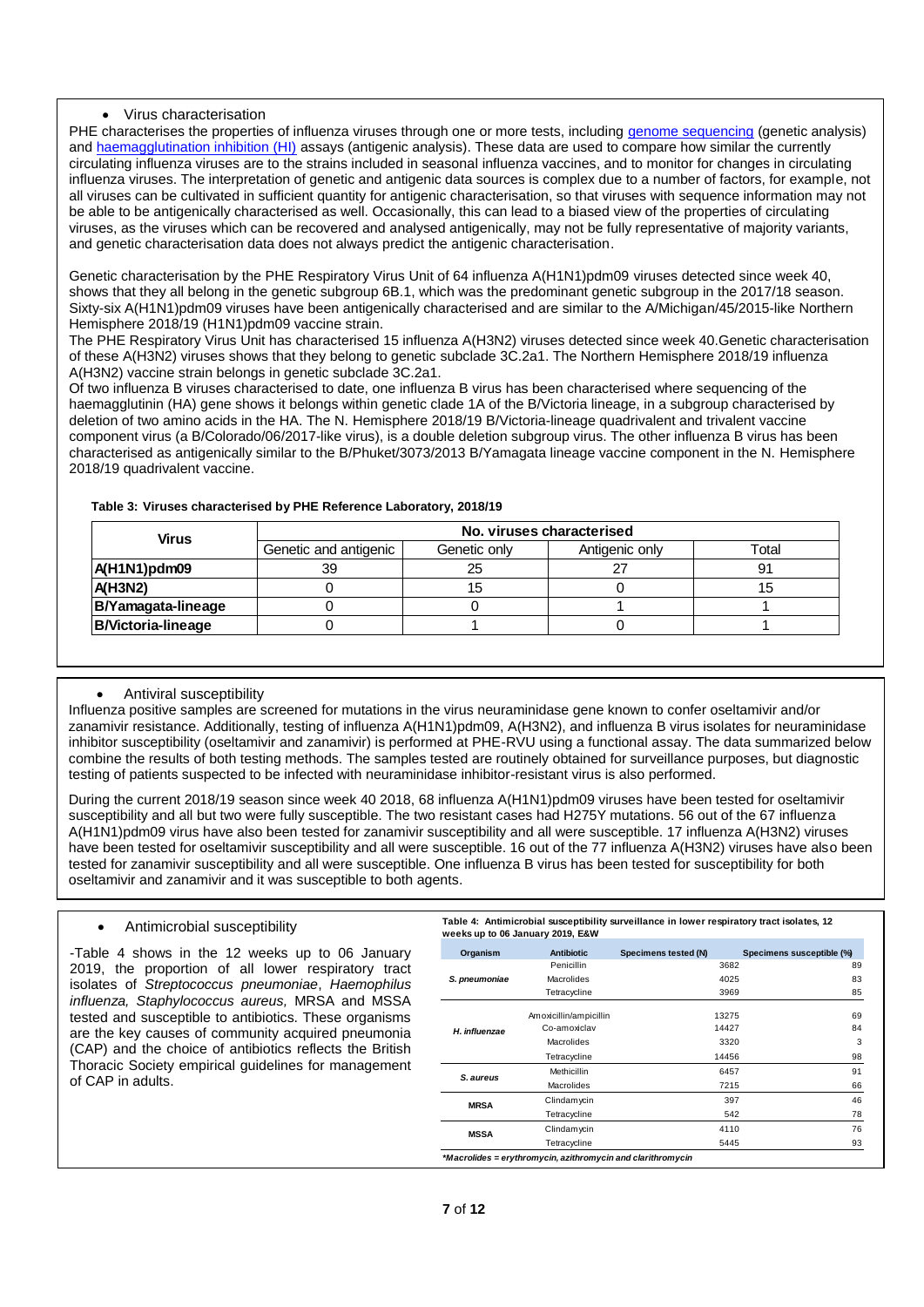# <span id="page-7-0"></span>**| Vaccination** | **[Back to top](#page-0-1) | <b>Back to top | Back to top | <b>Back** to top | **Back** to top | **Back** to top | **Back** to top | **Back** to top | **Back** to top | **Back** to top | **Back** to top | **Back** to top | **Back** to top

- Up to week 01 2019, in 97.2 % of GP practices reporting weekly to Immform, the provisional proportion of people in England who had received the 2018/19 influenza vaccine in targeted groups was as follows (Figure 15):
	- o 45.1% in under 65 years in a clinical risk group
	- o 43.8% in pregnant women
	- $\circ$  69.9% in 65+ year olds



- In 2018/19, all 2 and 3 year-olds continue to be eligible for flu vaccination, through their GPs. Up to week 01 2019, in 97.4% of GP practices reporting weekly to ImmForm, the provisional proportion of children in England who had received the 2018/19 influenza vaccine in targeted groups was as follows (Figure 16):
	- $\circ$  41.9% in 2 year olds
	- o 43.5% in 3 year olds



 Provisional data from the second monthly collection of the influenza vaccine uptake by frontline healthcare workers show 61.0% were vaccinated by 30 November 2018 from 97.9% of all organisations, compared to 59.3% vaccinated in the previous season by 30 November 2017. The [report](https://www.gov.uk/government/collections/vaccine-uptake#seasonal-flu-vaccine-uptake:-figures) provides uptake at national, NHS England local team and Trust-level.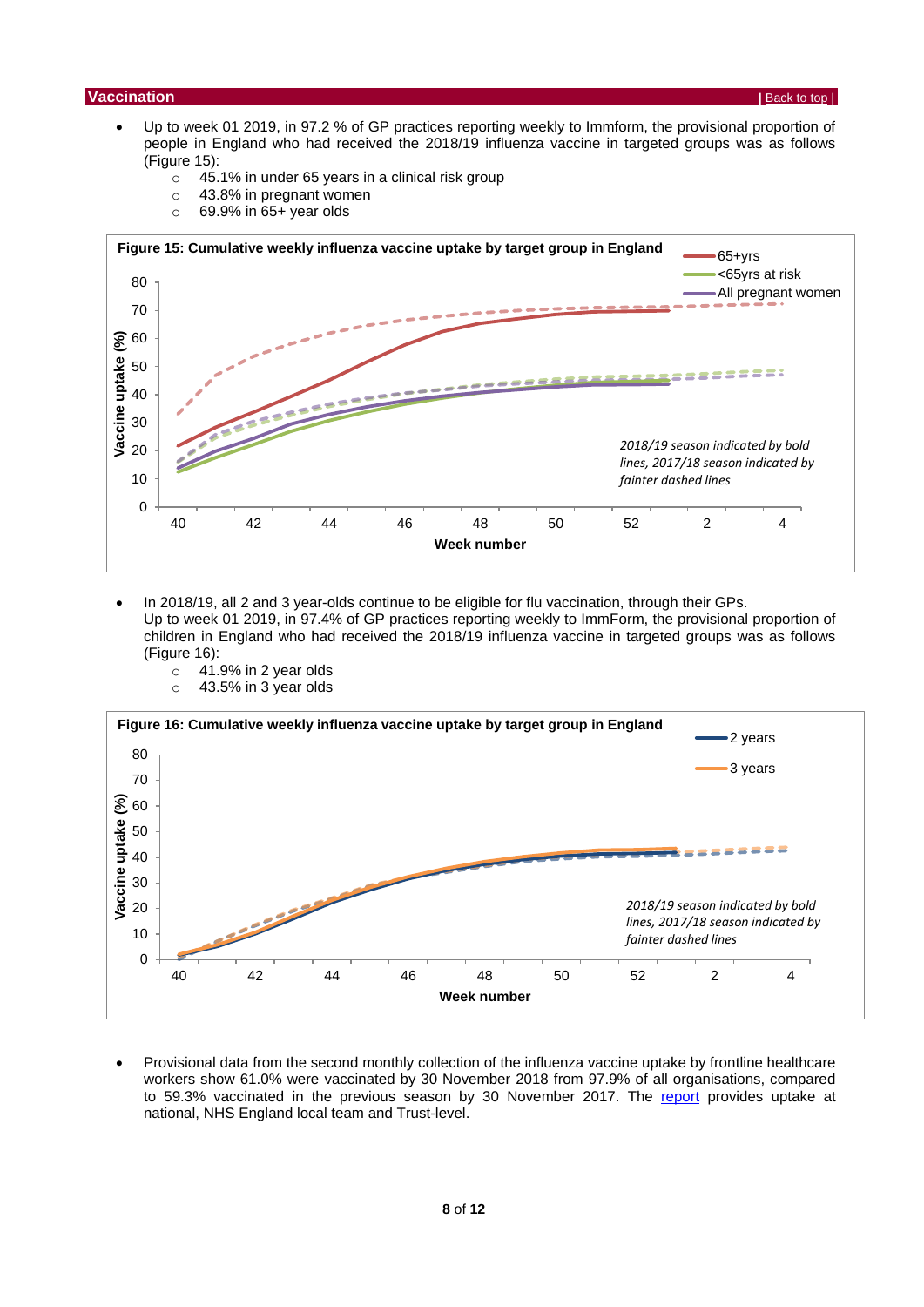- Provisional data from the second [monthly](https://www.gov.uk/government/collections/vaccine-uptake#seasonal-flu-vaccine-uptake:-figures) collection of influenza vaccine uptake for children of school years Reception, 1, 2, 3, 4 and 5 age (from a sample of 97.4% of all Local Authorities in England) show the provisional proportion of children in England who received the 2018/19 influenza vaccine via school, pharmacy or GP practice by 30 November 2018 in targeted groups as follows:
	- $\circ$  49.6% in children school year reception age  $(4-5 \text{ yrs})$
	- o 49.4% in children school year 1 age (5-6 yrs)
	- o 47.7% in children school year 2 age (6-7 yrs)
	- o 46.8% in children school year 3 age (7-8 yrs)
	- o 45.2% in children school year 4 age (8-9 yrs)
	- $\circ$  43.7% in children school year 5 age (9-10 yrs)

# <span id="page-8-0"></span>**| International Situation** *|* **<b>[Back to top](#page-0-1) | Back to top | Back to top | Back to top | Back to top | Back to top | Back to top | Back to top | Back to top | Back to top | Back to top | Back to top**

**In the temperate zone of the Northern hemisphere, influenza activity continued to increase slowly. In the temperate zones of the Southern hemisphere, influenza activity returned to inter-seasonal levels with exception of some parts in Australia. Worldwide, seasonal influenza subtype A viruses accounted for the majority of detections.**

[Europe](http://flunewseurope.org/) updated on 04 January 2019 (Joint ECDC-WHO Europe Influenza weekly update)

In week 52 2018, influenza activity continued to increase in the European Region.

Of all the Member States and areas with influenza-like illness thresholds defined, only Israel reported activity above their baseline levels. Of 35 Member States and areas reporting on influenza activity, 11 reported baseline, 22 reported low (across the region) and 2 reported medium intensity (Netherlands and Turkey) for week 52.

Of the 34 Member States reporting on geographic spread, 5 reported no activity, 12 reported sporadic cases, 4 reported local spread (Greece, Latvia, Slovakia and Uzbekistan), 8 reported regional spread and 5 reported widespread activity (Iceland, Norway, Portugal, Sweden and Turkey).

For week 52, 233 (37.0%) of the 629 sentinel specimens tested positive for influenza viruses, 232 (99.6%) were influenza A and 1 (0.4%) was influenza B. Of the 112 type A viruses subtyped, 53 (47.3%) were influenza A(H1N1)pdm09 and 59 (52.7%) were influenza A(H3N2).

For week 52, 178 laboratory-confirmed influenza cases were reported in ICUs, 176 (98.9%) were infected with influenza type A viruses and 2 (1.1%) were infected with influenza type B viruses. Among the 20 laboratory confirmed influenza cases in other wards reported all were infected with influenza type A viruses.

For week 52, 1,714 specimens from non-sentinel sources (such as hospitals, schools, primary care facilities not involved in sentinel surveillance, or nursing homes and other institutions) tested positive for influenza viruses. Of the 1,714, 1,695 (98.9%) were type A and 19 (1.1%) were type B viruses. Of the 261 influenza A viruses that were subtyped, 166 (63.6%) were A(H1N1)pdm09 and 95 (36.4%) were A(H3N2). None of the influenza B viruses were assigned to a lineage

For week 52, data from the 13 Member States or areas reporting to the EuroMOMO project indicated allcause mortality to be at expected levels for this time of year.

# [United States of America](http://www.cdc.gov/flu/weekly/) updated on 04 January 2019 (Centre for Disease Control report)

During week 52, influenza activity in the United States (US) is increasing. Influenza A and B viruses continue to co-circulate. Influenza A viruses have predominated since the start of the season with influenza A(H1N1)pdm09 predominating in most areas, however influenza A(H3) predominated in South-Eastern US.

A cumulative rate of 5.4 laboratory-confirmed influenza-associated hospitalisations per 100,000 population was reported, with the highest rate among children <5 years old.

Nationwide during week 52, the proportion of outpatient visits for influenza-like illness (ILI) increased to 4.1%, which is above the national baseline of 2.2%.

For week 51, the proportion of deaths attributed to pneumonia and influenza (P&I) was 6.1%, below the epidemic threshold (6.9%) in the National Center for Health Statistics (NCHS) Mortality Surveillance System.

Two influenza-associated pediatric deaths (2 influenza A(H1N1)pdm09) were reported to the CDC during week 52.

[Canada](http://healthycanadians.gc.ca/diseases-conditions-maladies-affections/disease-maladie/flu-grippe/surveillance/fluwatch-reports-rapports-surveillance-influenza-eng.php) updated on 04 January 2019 (Public Health Agency report)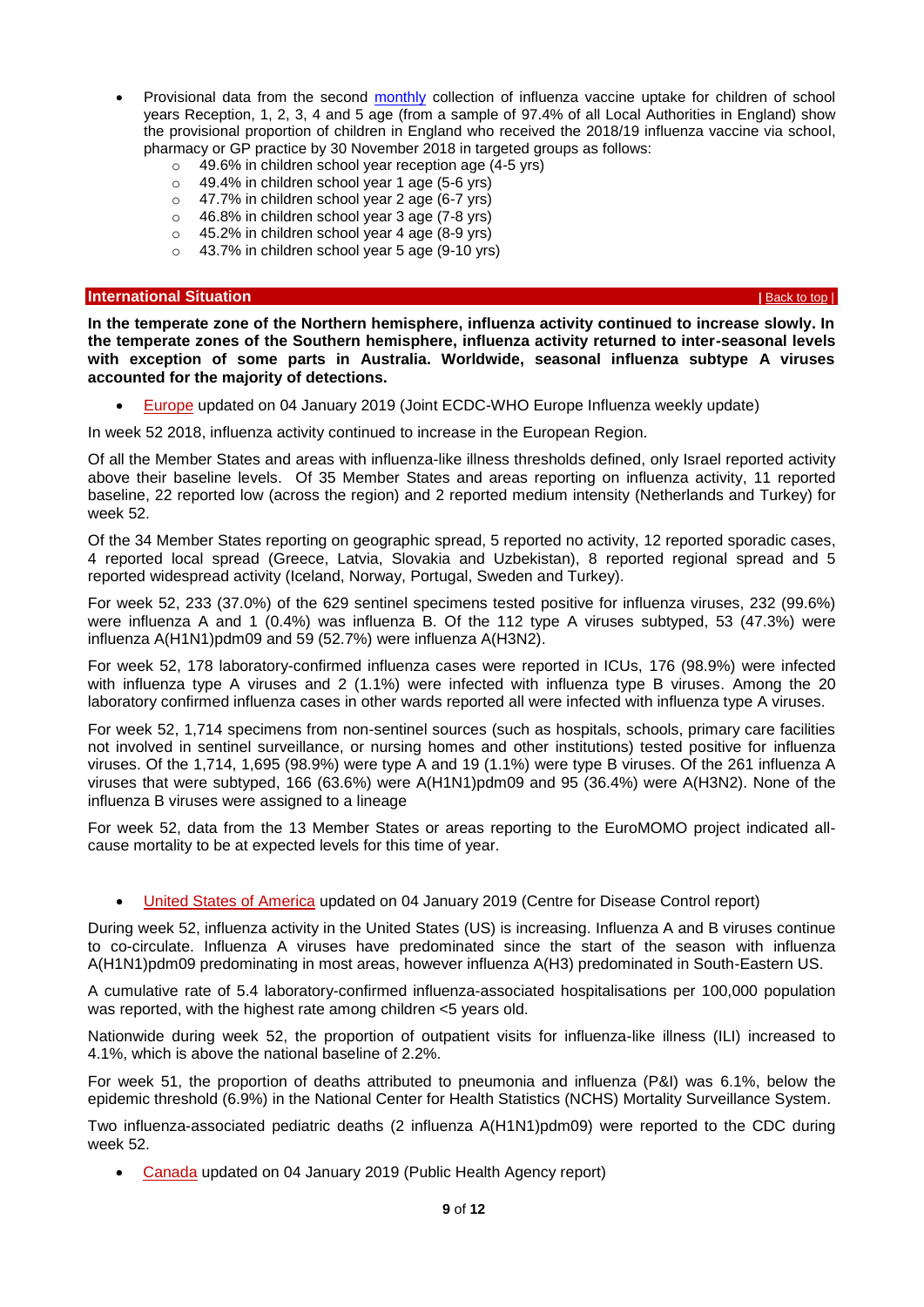Overall, influenza activity continued to increase in weeks 51 and 52. Influenza A is the most common influenza virus circulating and the majority of these viruses is influenza A(H1N1)pdm09.

In weeks 51 and 52, a total of 3,387 laboratory confirmed detections of influenza were reported, of which 99% were influenza A. The percentage of tests positive for influenza from sentinel laboratories continued to increase to from 25.1%in week 51 to 29.4% in week 52, which is above the seasonal threshold of 5.0%.

In week 50, 1.6% of visits to healthcare professionals were due to ILI, the percentage of visits for ILI is within expected levels.

To date this season, 1046 influenza-associated hospitalisations have been reported by participating provinces and territories, of which 1042 (99.6%) were associated with influenza A. To date this season, 119 ICU admissions and 24 deaths have been reported.

[Global influenza update](http://www.who.int/influenza/surveillance_monitoring/updates/latest_update_GIP_surveillance/en/index.html) updated on 07 January 2019 (WHO website)

In the temperate zone of the Northern hemisphere, influenza activity continued to increase slowly. In the temperate zones of the Southern hemisphere, influenza activity returned to inter-seasonal levels with exception of some parts in Australia. Worldwide, seasonal influenza subtype A viruses accounted for the majority of detections.

In North America, influenza activity continued to increase, with influenza A(H1N1)pdm09 virus predominating. In Canada, influenza activity continued to increase; paediatric hospitalisations remained stable and were close to the average number of hospitalisations seen in 2010-2011 season. In the United States, influenza activity increased, with mainly influenza A(H1N1)pdm09 virus detected. In Mexico, influenza A(H1N1)pdm09 continued to be reported.

In Europe, influenza activity continued to increase across the continent. Influenza A(H1N1)pdm09 and A(H3N2) viruses predominated and were detected at almost equal proportions.

In North Africa, there was an increase in influenza detections with mainly influenza A(H3N2) detections reported from Egypt.

In Western Asia, respiratory illness indicators increased in Armenia, Georgia, Israel, Lebanon and Turkey. Influenza A viruses predominated with various proportions of A(H1N1)pdm09 and A(H3N2) in different countries. In the Arabian Peninsula, elevated influenza activity continued to be reported across countries, but lower than previously reported.

In East Asia, influenza season appears to have started, with predominantly influenza A (H1N1)pdm09. ILI activity increased further in China and Hong Kong SAR and sharply increased in Republic of Korea, with mainly influenza A(H1N1)pdm09 detected. In Japan and Mongolia, influenza and ILI activity increased but remained low.

In the Caribbean, while influenza activity remained low overall, increase detections of influenza A(H1N1)pdm09 and B (Victoria lineage) viruses were reported in Cuba. In Central American countries, influenza activity was reported in Costa Rica (influenza A viruses) and Nicaragua (influenza A(H1N1)pdm09 and influenza B).

In the tropical countries of South America, influenza and RSV activity were low in general except for Ecuador where elevated RSV was reported.

In Western Africa, influenza detections (mainly influenza A(H3N2) and influenza B Victoria-lineage viruses) were reported. Low levels of influenza were reported in Niger (influenza B), Guinea and Mauritania (influenza AH3N2. In Middle Africa, Cameroon reported fewer influenza detections. In Eastern Africa, low levels of influenza B were detected in Madagascar and Mozambique. Kenya reported decreasing levels of influenza A(H3N2) virus detections.

In Southern Asia, influenza detections rose sharply in recent weeks mainly due to increased influenza A(H3N2) virus detections in Iran and A(H1N1)pdm09 virus detections in India. ILI levels increased in Afghanistan with influenza A(H1N1)pdm09 virus mainly detected.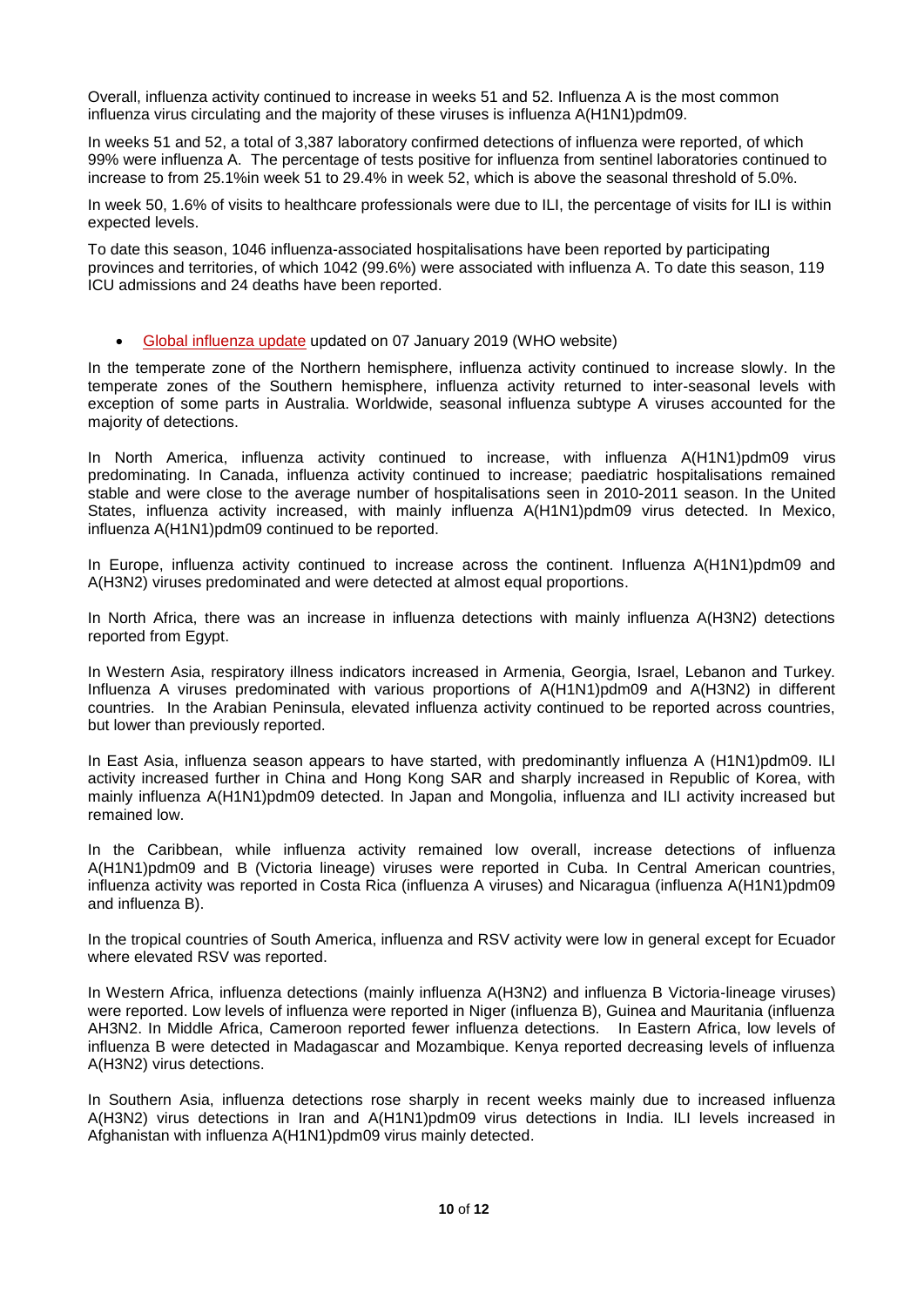In South-East Asia, Lao PDR continued to report influenza activity with influenza A(H1N1)pdm09 virus most frequently detected viruses. Although decreased, influenza activity continues to be reported in Thailand with influenza A(both subtypes) circulating

The WHO GISRS laboratories tested more than 97,188 specimens between 10 December 2018 and 23 December 2018. 12,945 were positive for influenza viruses, of which 12,148 (93.8%) were typed as influenza A and 797 (6.2%) as influenza B. Of the sub-typed influenza A viruses, 5,823 (77.0%) were influenza A (H1N1)pdm09 and 1,739 (23.0%) were influenza A (H3N2). Of the characterized B viruses, 40 (40.4%) belonged to the B-Yamagata lineage and 59 (59.6%) to the B-Victoria lineage.

[Avian Influenza](http://www.who.int/csr/disease/avian_influenza/en/) latest update on 13 December 2018 (WHO website)

# **Influenza A(H5) viruses**

Between 2 November 2018 and 13 [December 2018,](https://www.who.int/influenza/human_animal_interface/Influenza_Summary_IRA_HA_interface_13_12_2018_FINAL.pdf?ua=1) no new laboratory-confirmed human cases of influenza A(H5) virus infections were reported to WHO.

According to reports received by the World Organization for Animal Health (OIE), various influenza A(H5) subtypes continue to be detected in birds in Africa, Europe and Asia.

# **Influenza A(H7N2)**

Between 2 November [2018 and 13 December 2018,](https://www.who.int/influenza/human_animal_interface/Influenza_Summary_IRA_HA_interface_13_12_2018_FINAL.pdf?ua=1) 1 additional laboratory-confirmed human case of infection with an avian influenza A(H7N2)virus, associated with an outbreak in cats in the USA. This is the second human case of infection with influenza A(H7N2) virus transmitted from cats to humans.

# **Influenza A(H7N9)**

According to reports from mainland and the Hong Kong Special Administrative Region China and those received by the World Organisation for Animal Health (OIE), A(H7N9) avian influenza viruses continue to be detected in China but at lower levels compared to previous years. A nationwide domestic poultry vaccination campaign began in 2017.

# **Influenza A(H9N2)**

Between 2 November [2018 and 13 December 2018,](https://www.who.int/influenza/human_animal_interface/Influenza_Summary_IRA_HA_interface_13_12_2018_FINAL.pdf?ua=1) 2 new laboratory-confirmed cases of influenza A(H9N2) virus infections were reported to WHO from China. Avian influenza A(H9N2) viruses are enzootic in poultry in China

[Middle East respiratory syndrome coronavirus \(MERS-CoV\)](http://www.who.int/emergencies/mers-cov/en/) latest update on 09 January 2019

Up to 09 January 2019, a total of five cases of Middle East respiratory syndrome coronavirus, MERS-CoV, (three imported and two linked cases) have been confirmed in the UK. On-going surveillance has identified 1,393 suspected cases in the UK that have been investigated for MERS-CoV and tested negative.

Between 16 October [2018 and 30](http://www.who.int/csr/don/20-november-2018-mers-saudi-arabia/en/) October 2018, the National IHR Focal Point of The Kingdom of Saudi Arabia reported 4 additional cases of Middle East Respiratory Syndrome (MERS), including 1 death.

Globally, since September 2012, WHO has been notified of 2,266 laboratory-confirmed cases of infection with MERS-CoV, including 804 related deaths. Further information on management and guidance of possible cases is available [online.](https://www.gov.uk/government/publications/mers-cov-public-health-investigation-and-management-of-possible-cases) The latest ECDC MERS-CoV risk assessment can be found [here,](https://ecdc.europa.eu/sites/portal/files/documents/RRA-Severe-respiratory-disease-associated-MERS-CoV-22nd%20update-29-aug-2018.pdf) where it is highlighted that risk of widespread transmission of MERS-CoV remains very low.

# <span id="page-10-1"></span>**Acknowledgements Acknowledgements** *[Back to top](#page-0-1) | Back to top | Back to top | Back to top | Back to top | Back to top | Back to top | Back to top | Back to top | Back to top | Back to top | Back to top | Back to top |*

This report was prepared by the Influenza section, Immunisations and Countermeasures Division, National Infection Service, Public Health England. We are grateful to all who provided data for this report including the RCGP Research and Surveillance Centre, the PHE Real-time Syndromic Surveillance team, the PHE Respiratory Virus Unit, the PHE Modelling and Statistics unit, the PHE Dept. of Healthcare Associated Infection & Antimicrobial Resistance, PHE regional microbiology laboratories, Office for National Statistics, the Department of Health, Health Protection Scotland, National Public Health Service (Wales), the Public Health Agency Northern Ireland, the Northern Ireland Statistics and Research Agency, QSurveillance® and EMIS and EMIS practices contributing to the QSurveillance® database.

# <span id="page-10-0"></span>**Related links Proposed and Contract to the Contract of Contract of Contract of Contract of Contract of Contract of Contract of Contract of Contract of Contract of Contract of Contract of Contract of Contract of Contract**

**Sources of flu data**